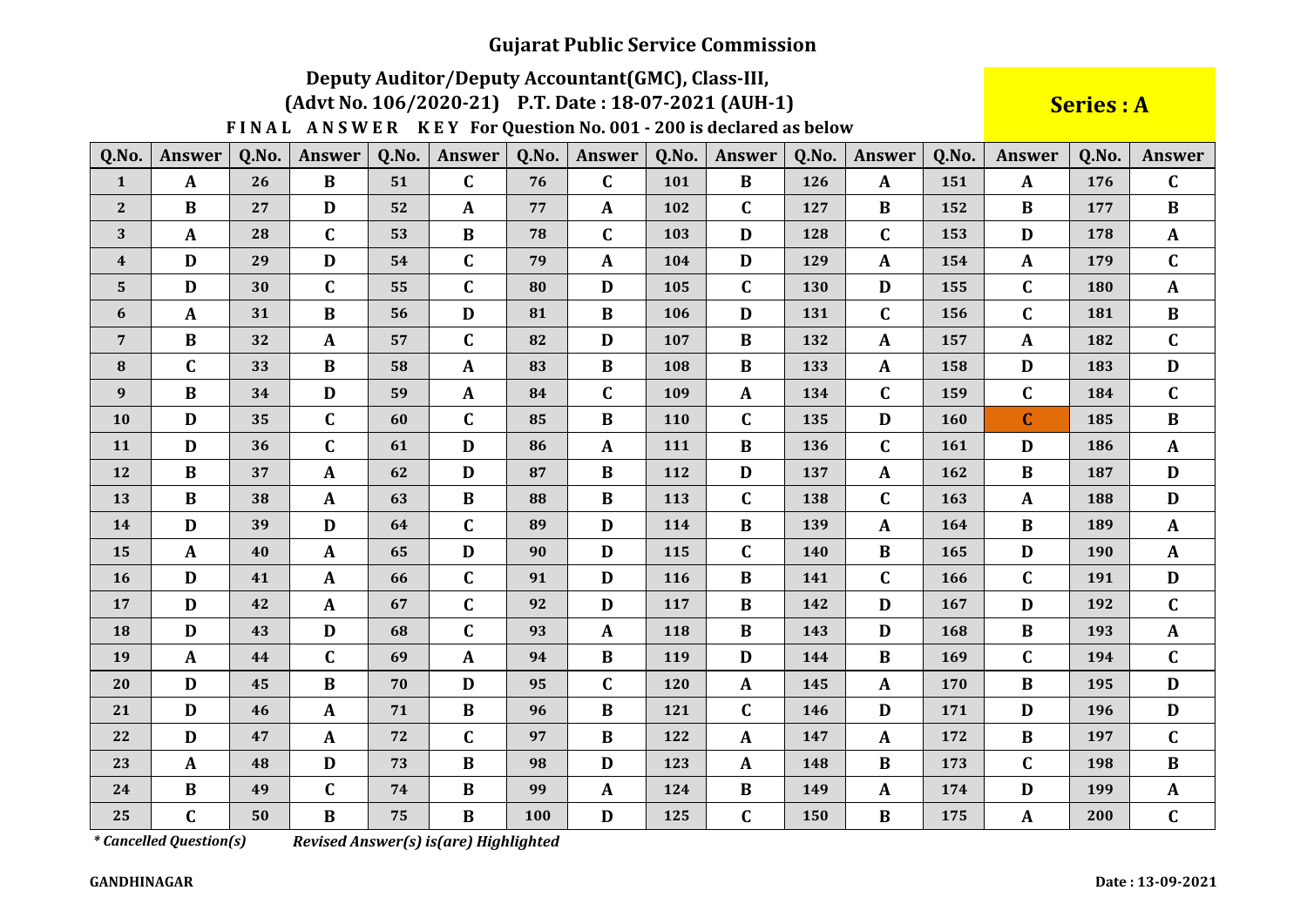# Deputy Auditor/Deputy Accountant(GMC), Class-III,

#### (Advt No. 106/2020-21) P.T. Date: 18-07-2021 (AUH-1)

FINAL ANSWER KEY For Question No. 001 - 200 is declared as below

**Series: B** 

| Q.No.          | <b>Answer</b> | Q.No. | Answer       | Q.No. | <b>Answer</b> | Q.No. | Answer       | Q.No.      | <b>Answer</b> | Q.No. | <b>Answer</b> | Q.No.      | <b>Answer</b> | Q.No. | Answer       |
|----------------|---------------|-------|--------------|-------|---------------|-------|--------------|------------|---------------|-------|---------------|------------|---------------|-------|--------------|
| $\mathbf{1}$   | $\mathbf C$   | 26    | $\mathbf C$  | 51    | D             | 76    | $\bf{B}$     | 101        | $\mathbf C$   | 126   | $\mathbf{A}$  | 151        | $\bf{B}$      | 176   | $\mathbf C$  |
| $\mathbf{2}$   | A             | 27    | A            | 52    | D             | 77    | $\bf{B}$     | 102        | A             | 127   | $\bf{B}$      | 152        | C             | 177   | $\bf{B}$     |
| 3              | $\bf{B}$      | 28    | C            | 53    | $\mathbf{A}$  | 78    | D            | 103        | A             | 128   | $\mathbf{C}$  | 153        | D             | 178   | $\mathbf{A}$ |
| 4              | $\mathbf C$   | 29    | A            | 54    | $\bf{B}$      | 79    | $\mathbf{A}$ | 104        | $\mathbf C$   | 129   | $\mathbf{A}$  | 154        | $\mathbf C$   | 179   | $\mathbf C$  |
| $5\phantom{.}$ | $\mathbf{C}$  | 30    | D            | 55    | $\mathbf C$   | 80    | D            | 105        | D             | 130   | D             | 155        | B             | 180   | $\mathbf{A}$ |
| 6              | $\mathbf{D}$  | 31    | A            | 56    | $\bf{B}$      | 81    | $\bf{B}$     | 106        | $\mathbf C$   | 131   | $\bf{B}$      | 156        | $\mathbf{A}$  | 181   | $\mathbf{D}$ |
| $\overline{7}$ | $\mathbf C$   | 32    | $\bf{B}$     | 57    | D             | 82    | $\mathbf{A}$ | 107        | $\mathbf{A}$  | 132   | D             | 157        | D             | 182   | $\bf{B}$     |
| 8              | A             | 33    | A            | 58    | $\mathbf C$   | 83    | $\bf{B}$     | 108        | $\mathbf C$   | 133   | $\mathbf{C}$  | 158        | D             | 183   | $\mathbf{A}$ |
| 9              | $\mathbf{A}$  | 34    | D            | 59    | D             | 84    | D            | 109        | A             | 134   | $\bf{B}$      | 159        | $\mathbf{A}$  | 184   | $\bf{B}$     |
| 10             | $\mathbf C$   | 35    | D            | 60    | $\mathbf C$   | 85    | $\mathbf C$  | <b>110</b> | B             | 135   | $\mathbf{C}$  | <b>160</b> | $\mathbf{A}$  | 185   | D            |
| 11             | D             | 36    | $\mathbf{A}$ | 61    | $\bf{B}$      | 86    | $\mathbf C$  | 111        | $\mathbf C$   | 136   | $\bf{B}$      | 161        | D             | 186   | $\mathbf C$  |
| 12             | D             | 37    | $\bf{B}$     | 62    | D             | 87    | $\mathbf{A}$ | 112        | D             | 137   | $\bf{B}$      | 162        | $\mathbf C$   | 187   | $\mathbf{D}$ |
| 13             | $\bf{B}$      | 38    | $\mathbf C$  | 63    | $\bf{B}$      | 88    | $\mathbf{A}$ | 113        | D             | 138   | $\bf{B}$      | 163        | $\mathbf{A}$  | 188   | $\bf{B}$     |
| 14             | $\mathbf C$   | 39    | $\bf{B}$     | 64    | $\mathbf C$   | 89    | D            | 114        | B             | 139   | D             | 164        | $\mathbf C$   | 189   | $\mathbf C$  |
| 15             | D             | 40    | D            | 65    | $\bf{B}$      | 90    | $\mathbf{A}$ | 115        | A             | 140   | $\mathbf{A}$  | 165        | D             | 190   | $\bf{B}$     |
| 16             | $\mathbf C$   | 41    | D            | 66    | $\mathbf{A}$  | 91    | $\mathbf{A}$ | 116        | D             | 141   | $\bf{B}$      | 166        | D             | 191   | $\mathbf{A}$ |
| 17             | $\mathbf C$   | 42    | $\bf{B}$     | 67    | $\bf{B}$      | 92    | $\mathbf{A}$ | 117        | $\mathbf{A}$  | 142   | $\mathbf C$   | 167        | $\mathbf C$   | 192   | $\bf{B}$     |
| 18             | $\mathbf C$   | 43    | $\bf{B}$     | 68    | $\bf{B}$      | 93    | D            | 118        | $\bf{B}$      | 143   | D             | 168        | B             | 193   | D            |
| 19             | A             | 44    | D            | 69    | D             | 94    | $\mathbf C$  | 119        | $\mathbf{A}$  | 144   | D             | 169        | $\mathbf{A}$  | 194   | $\mathbf{A}$ |
| 20             | $\mathbf{D}$  | 45    | $\mathbf A$  | 70    | D             | 95    | $\bf{B}$     | 120        | $\bf{B}$      | 145   | $\mathbf{C}$  | 170        | $\mathbf C$   | 195   | $\mathbf C$  |
| 21             | $\bf{B}$      | 46    | D            | 71    | D             | 96    | $\mathbf{A}$ | 121        | $\mathbf C$   | 146   | D             | 171        | D             | 196   | $\mathbf C$  |
| 22             | $\mathbf{C}$  | 47    | D            | 72    | D             | 97    | $\mathbf{A}$ | 122        | $\mathbf{A}$  | 147   | $\bf{B}$      | 172        | $\bf{B}$      | 197   | $\mathbf{A}$ |
| 23             | $\bf{B}$      | 48    | D            | 73    | $\mathbf{A}$  | 98    | D            | 123        | A             | 148   | $\bf{B}$      | 173        | $\mathbf C$   | 198   | D            |
| 24             | $\bf{B}$      | 49    | $\mathbf{A}$ | 74    | $\bf{B}$      | 99    | $\mathbf C$  | 124        | $\bf{B}$      | 149   | $\mathbf{A}$  | 174        | D             | 199   | $\mathbf C$  |
| 25             | $\bf{B}$      | 50    | D            | 75    | $\mathbf C$   | 100   | $\bf{B}$     | 125        | $\mathbf C$   | 150   | $\mathbf C$   | 175        | A             | 200   | $\mathbf C$  |

*\* Cancelled Question(s)* 

Revised Answer(s) is(are) Highlighted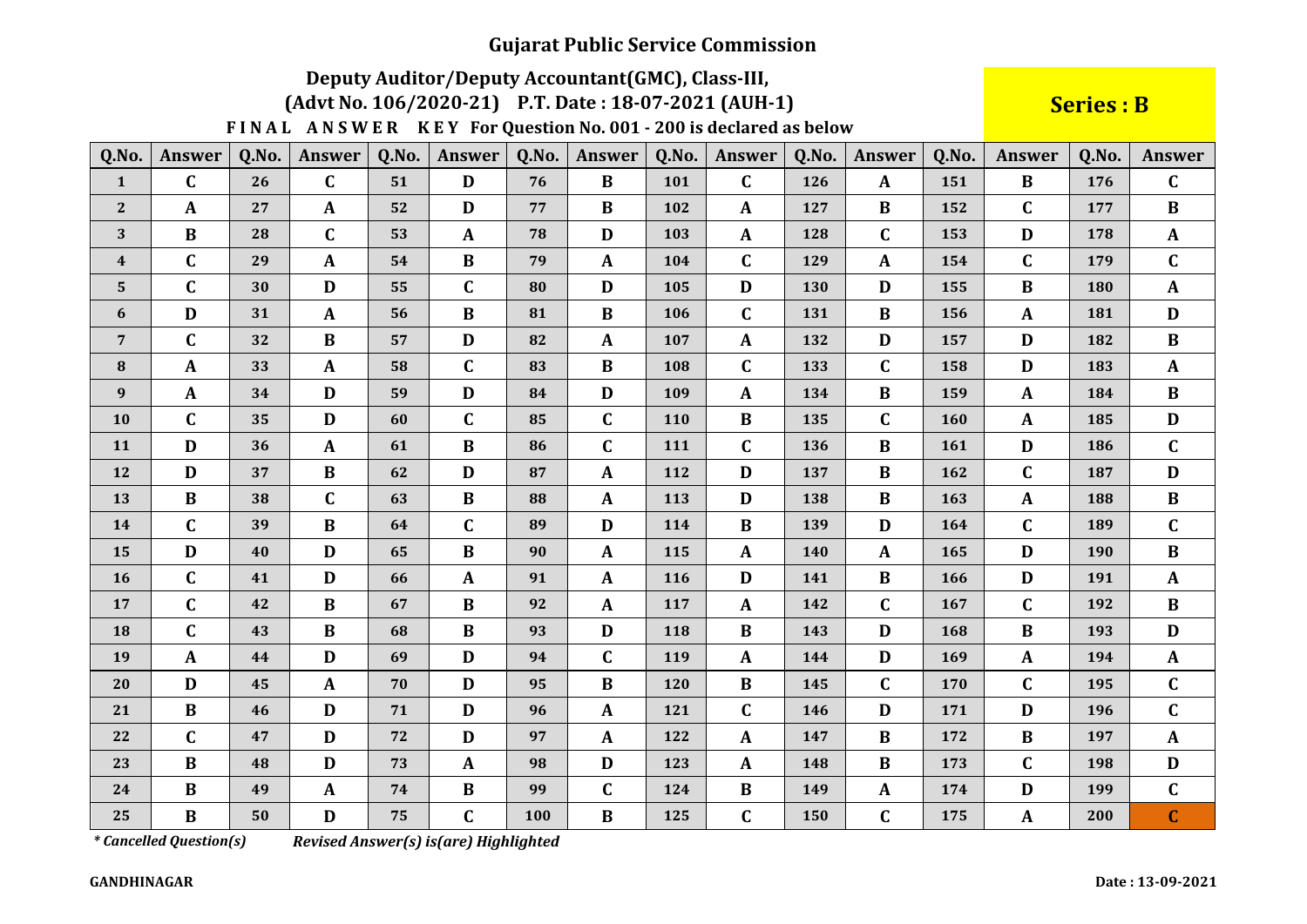# Deputy Auditor/Deputy Accountant(GMC), Class-III,

#### (Advt No. 106/2020-21) P.T. Date: 18-07-2021 (AUH-1)

FINAL ANSWER KEY For Question No. 001 - 200 is declared as below

Series : C

| Q.No.          | <b>Answer</b> | Q.No. | <b>Answer</b> | Q.No. | <b>Answer</b> | Q.No. | <b>Answer</b> | Q.No.      | <b>Answer</b> | Q.No.      | <b>Answer</b> | Q.No. | <b>Answer</b> | Q.No.      | <b>Answer</b> |
|----------------|---------------|-------|---------------|-------|---------------|-------|---------------|------------|---------------|------------|---------------|-------|---------------|------------|---------------|
| $\mathbf{1}$   | $\bf{B}$      | 26    | $\mathbf{A}$  | 51    | D             | 76    | D             | 101        | $\mathbf C$   | 126        | D             | 151   | D             | 176        | D             |
| $\mathbf{2}$   | A             | 27    | $\bf{B}$      | 52    | $\bf{B}$      | 77    | $\mathbf C$   | 102        | A             | 127        | $\mathbf{A}$  | 152   | $\bf{B}$      | 177        | $\mathbf{C}$  |
| 3              | $\bf{B}$      | 28    | B             | 53    | $\bf{B}$      | 78    | $\mathbf{A}$  | 103        | $\mathbf{A}$  | 128        | $\bf{B}$      | 153   | $\mathbf C$   | 178        | $\bf{B}$      |
| 4              | D             | 29    | D             | 54    | D             | 79    | $\mathbf{A}$  | 104        | $\bf{B}$      | 129        | A             | 154   | $\mathbf{D}$  | 179        | $\mathbf{A}$  |
| $5\phantom{.}$ | $\mathbf C$   | 30    | $\mathbf D$   | 55    | $\mathbf{A}$  | 80    | $\mathbf C$   | 105        | $\mathbf C$   | 130        | $\bf{B}$      | 155   | $\mathbf{A}$  | 180        | $\mathbf C$   |
| 6              | $\mathbf C$   | 31    | D             | 56    | D             | 81    | $\mathbf{D}$  | 106        | $\mathbf A$   | 131        | $\bf{B}$      | 156   | $\mathbf C$   | 181        | $\mathbf A$   |
| $\overline{7}$ | $\mathbf{A}$  | 32    | D             | 57    | D             | 82    | D             | 107        | $\bf{B}$      | 132        | $\mathbf{C}$  | 157   | $\bf{B}$      | 182        | $\bf{B}$      |
| 8              | $\mathbf{A}$  | 33    | $\mathbf{A}$  | 58    | D             | 83    | $\bf{B}$      | 108        | $\mathbf C$   | 133        | D             | 158   | $\mathbf{A}$  | 183        | D             |
| 9              | D             | 34    | $\bf{B}$      | 59    | $\mathbf{A}$  | 84    | $\mathbf C$   | 109        | A             | 134        | D             | 159   | $\mathbf C$   | 184        | $\mathbf{A}$  |
| 10             | $\mathbf{A}$  | 35    | $\mathbf C$   | 60    | D             | 85    | D             | <b>110</b> | D             | 135        | $\mathbf{C}$  | 160   | A             | 185        | $\mathbf{C}$  |
| 11             | A             | 36    | B             | 61    | D             | 86    | $\mathbf C$   | 111        | $\mathbf C$   | 136        | D             | 161   | $\bf{B}$      | 186        | $\mathbf C$   |
| 12             | $\mathbf{A}$  | 37    | $\bf{B}$      | 62    | D             | 87    | $\mathbf C$   | 112        | $\mathbf{A}$  | 137        | $\bf{B}$      | 162   | $\mathbf C$   | 187        | $\mathbf{A}$  |
| 13             | D             | 38    | D             | 63    | $\mathbf{A}$  | 88    | $\mathbf C$   | 113        | $\mathbf{A}$  | 138        | $\bf{B}$      | 163   | $\mathbf{D}$  | 188        | $\mathbf{D}$  |
| 14             | $\mathbf{C}$  | 39    | $\mathbf{A}$  | 64    | $\bf{B}$      | 89    | $\mathbf{A}$  | 114        | $\mathbf C$   | 139        | $\mathbf{A}$  | 164   | $\mathbf{C}$  | 189        | $\mathbf C$   |
| 15             | $\bf{B}$      | 40    | D             | 65    | $\mathbf C$   | 90    | D             | 115        | D             | <b>140</b> | $\mathbf C$   | 165   | $\bf{B}$      | <b>190</b> | $\mathbf{C}$  |
| 16             | $\mathbf{A}$  | 41    | $\mathbf{A}$  | 66    | $\bf{B}$      | 91    | $\bf{B}$      | 116        | $\mathbf C$   | 141        | $\bf{B}$      | 166   | $\mathbf{A}$  | 191        | D             |
| 17             | $\mathbf{A}$  | 42    | B             | 67    | D             | 92    | $\mathbf C$   | 117        | $\mathbf{A}$  | 142        | D             | 167   | $\mathbf{D}$  | 192        | $\bf{B}$      |
| 18             | $\mathbf{D}$  | 43    | $\mathbf{A}$  | 68    | $\mathbf C$   | 93    | $\bf{B}$      | 118        | $\mathbf C$   | 143        | $\mathbf{C}$  | 168   | $\mathbf{D}$  | 193        | $\mathbf A$   |
| 19             | $\mathbf C$   | 44    | D             | 69    | D             | 94    | B             | 119        | $\mathbf A$   | 144        | $\bf{B}$      | 169   | $\mathbf{A}$  | 194        | $\bf{B}$      |
| 20             | $\bf{B}$      | 45    | D             | 70    | $\mathbf C$   | 95    | $\bf{B}$      | <b>120</b> | $\bf{B}$      | 145        | $\mathbf C$   | 170   | $\mathbf{A}$  | 195        | $\mathbf{D}$  |
| 21             | $\bf{B}$      | 46    | $\mathbf{A}$  | 71    | $\mathbf C$   | 96    | $\mathbf C$   | 121        | $\mathbf C$   | 146        | $\bf{B}$      | 171   | D             | 196        | $\mathbf{C}$  |
| 22             | D             | 47    | $\bf{B}$      | 72    | $\mathbf{A}$  | 97    | $\mathbf{A}$  | 122        | D             | 147        | B             | 172   | $\mathbf{C}$  | 197        | D             |
| 23             | $\bf{B}$      | 48    | $\mathbf C$   | 73    | $\bf{B}$      | 98    | $\mathbf C$   | 123        | D             | 148        | B             | 173   | A             | 198        | $\bf{B}$      |
| 24             | $\mathbf C$   | 49    | $\bf{B}$      | 74    | C             | 99    | $\mathbf{A}$  | 124        | $\, {\bf B}$  | 149        | D             | 174   | $\mathbf C$   | 199        | $\mathbf{C}$  |
| 25             | $\bf{B}$      | 50    | D             | 75    | $\mathbf C$   | 100   | $\mathbf D$   | 125        | $\mathbf{A}$  | 150        | $\mathbf{A}$  | 175   | $\mathbf{D}$  | 200        | $\bf{B}$      |

*\* Cancelled Question(s)*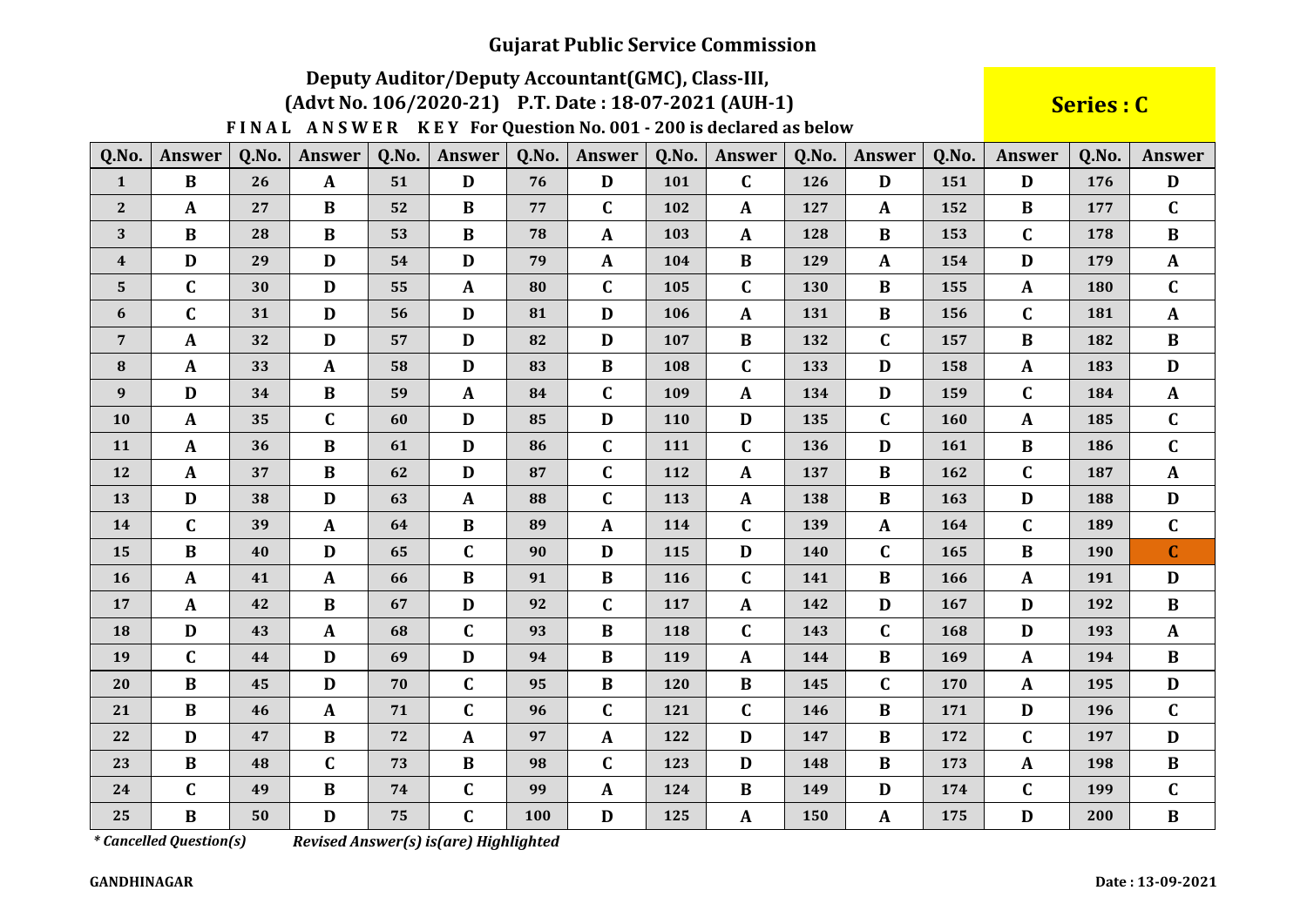# Deputy Auditor/Deputy Accountant(GMC), Class-III,

#### (Advt No. 106/2020-21) P.T. Date: 18-07-2021 (AUH-1)

FINAL ANSWER KEY For Question No. 001 - 200 is declared as below

**Series: D** 

| Q.No.            | <b>Answer</b> | Q.No. | <b>Answer</b> | Q.No. | <b>Answer</b> | Q.No. | Answer       | Q.No. | <b>Answer</b> | Q.No. | <b>Answer</b> | Q.No. | <b>Answer</b> | Q.No. | <b>Answer</b> |
|------------------|---------------|-------|---------------|-------|---------------|-------|--------------|-------|---------------|-------|---------------|-------|---------------|-------|---------------|
| $\mathbf{1}$     | $\bf{B}$      | 26    | D             | 51    | $\bf{B}$      | 76    | $\mathbf{A}$ | 101   | $\bf{B}$      | 126   | $\mathbf{C}$  | 151   | D             | 176   | $\mathbf{A}$  |
| $2^{\circ}$      | D             | 27    | $\mathbf C$   | 52    | $\mathbf{A}$  | 77    | $\bf{B}$     | 102   | D             | 127   | $\mathbf{A}$  | 152   | B             | 177   | D             |
| 3                | $\bf{B}$      | 28    | $\mathbf{A}$  | 53    | $\bf{B}$      | 78    | $\mathbf C$  | 103   | $\mathbf C$   | 128   | $\mathbf{C}$  | 153   | $\mathbf{A}$  | 178   | D             |
| $\boldsymbol{4}$ | $\mathbf C$   | 29    | $\mathbf A$   | 54    | D             | 79    | $\, {\bf B}$ | 104   | $\bf{B}$      | 129   | $\mathbf{A}$  | 154   | B             | 179   | $\mathbf{A}$  |
| 5                | B             | 30    | $\mathbf C$   | 55    | C             | 80    | D            | 105   | $\mathbf C$   | 130   | B             | 155   | D             | 180   | $\mathbf{A}$  |
| 6                | $\mathbf{A}$  | 31    | D             | 56    | $\mathbf{C}$  | 81    | $\mathbf D$  | 106   | $\bf{B}$      | 131   | $\mathbf{C}$  | 156   | $\mathbf C$   | 181   | $\mathbf{D}$  |
| $\overline{7}$   | $\bf{B}$      | 32    | D             | 57    | $\mathbf{A}$  | 82    | $\, {\bf B}$ | 107   | $\bf{B}$      | 132   | D             | 157   | D             | 182   | $\mathbf{C}$  |
| 8                | $\bf{B}$      | 33    | $\bf{B}$      | 58    | $\mathbf{A}$  | 83    | $\bf{B}$     | 108   | $\bf{B}$      | 133   | D             | 158   | B             | 183   | $\mathbf{A}$  |
| $\boldsymbol{9}$ | D             | 34    | $\mathbf C$   | 59    | D             | 84    | $\mathbf D$  | 109   | D             | 134   | $\bf{B}$      | 159   | $\mathbf C$   | 184   | $\mathbf{C}$  |
| 10               | D             | 35    | D             | 60    | $\mathbf{A}$  | 85    | $\mathbf{A}$ | 110   | $\mathbf{A}$  | 135   | $\mathbf{A}$  | 160   | B             | 185   | D             |
| 11               | D             | 36    | $\mathbf C$   | 61    | $\mathbf{A}$  | 86    | $\mathbf D$  | 111   | $\bf{B}$      | 136   | D             | 161   | $\mathbf{A}$  | 186   | D             |
| 12               | D             | 37    | $\mathbf C$   | 62    | $\mathbf{A}$  | 87    | D            | 112   | $\mathbf C$   | 137   | $\mathbf{A}$  | 162   | B             | 187   | $\mathbf C$   |
| 13               | $\mathbf{A}$  | 38    | $\mathbf C$   | 63    | D             | 88    | $\mathbf{D}$ | 113   | D             | 138   | $\bf{B}$      | 163   | D             | 188   | $\bf{B}$      |
| 14               | B             | 39    | $\mathbf{A}$  | 64    | $\mathbf C$   | 89    | $\mathbf{A}$ | 114   | D             | 139   | $\mathbf{A}$  | 164   | $\mathbf{A}$  | 189   | $\mathbf{A}$  |
| 15               | $\mathbf{C}$  | 40    | D             | 65    | $\bf{B}$      | 90    | D            | 115   | $\mathbf{C}$  | 140   | $\bf{B}$      | 165   | $\mathbf C$   | 190   | $\mathbf C$   |
| 16               | $\bf{B}$      | 41    | $\bf{B}$      | 66    | $\mathbf{A}$  | 91    | $\mathbf{D}$ | 116   | D             | 141   | $\mathbf C$   | 166   | C             | 191   | $\mathbf D$   |
| 17               | $\bf{B}$      | 42    | $\mathbf C$   | 67    | $\mathbf{A}$  | 92    | D            | 117   | B             | 142   | A             | 167   | A             | 192   | B             |
| 18               | $\mathbf{D}$  | 43    | B             | 68    | $\mathbf{D}$  | 93    | $\mathbf A$  | 118   | $\, {\bf B}$  | 143   | $\mathbf{A}$  | 168   | $\mathbf D$   | 193   | $\mathbf{C}$  |
| 19               | $\mathbf{A}$  | 44    | B             | 69    | C             | 94    | $\bf{B}$     | 119   | A             | 144   | $\bf{B}$      | 169   | $\mathbf C$   | 194   | D             |
| 20               | D             | 45    | $\bf{B}$      | 70    | $\bf{B}$      | 95    | $\mathbf C$  | 120   | $\mathbf C$   | 145   | $\mathbf C$   | 170   | $\mathbf C$   | 195   | $\mathbf{A}$  |
| 21               | $\mathbf C$   | 46    | $\mathbf C$   | 71    | $\mathbf{A}$  | 96    | $\, {\bf B}$ | 121   | $\mathbf C$   | 146   | $\mathbf{A}$  | 171   | $\bf{B}$      | 196   | $\mathbf C$   |
| 22               | $\mathbf{A}$  | 47    | $\mathbf A$   | 72    | $\bf{B}$      | 97    | $\mathbf D$  | 122   | $\mathbf A$   | 147   | $\bf{B}$      | 172   | $\mathbf C$   | 197   | $\bf{B}$      |
| 23               | $\bf{B}$      | 48    | $\mathbf C$   | 73    | $\mathbf{A}$  | 98    | $\mathbf C$  | 123   | $\mathbf{A}$  | 148   | $\mathbf{C}$  | 173   | D             | 198   | $\mathbf{A}$  |
| 24               | $\mathbf{C}$  | 49    | $\mathbf{A}$  | 74    | D             | 99    | $\mathbf{D}$ | 124   | $\mathbf C$   | 149   | $\mathbf{A}$  | 174   | $\mathbf C$   | 199   | $\mathbf{C}$  |
| 25               | $\mathbf C$   | 50    | $\mathbf D$   | 75    | D             | 100   | $\mathbf C$  | 125   | D             | 150   | D             | 175   | B             | 200   | $\mathbf{A}$  |

*\* Cancelled Question(s)* 

Revised Answer(s) is(are) Highlighted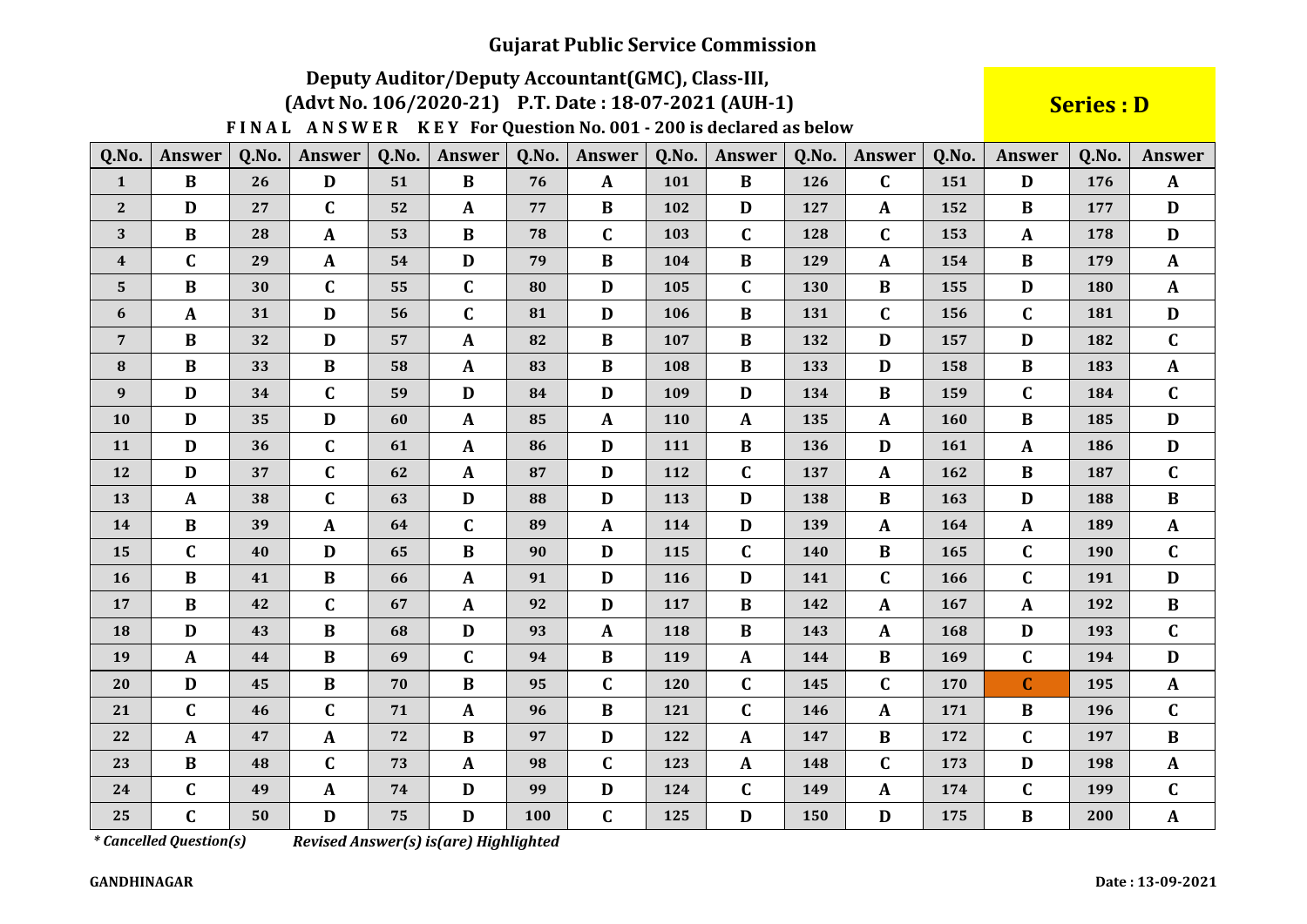# Deputy Auditor/Deputy Accountant(GMC), Class-III,

(Advt No. 106/2020-21) P.T. Date: 18-07-2021 (AUH-2)

### **Series: A**

| Q.No.            | <b>Answer</b> | Q.No. | <b>Answer</b> | Q.No. | <b>Answer</b> | Q.No. | <b>Answer</b> | Q.No.      | <b>Answer</b> | Q.No. | <b>Answer</b> | Q.No. | Answer       | Q.No. | <b>Answer</b> |
|------------------|---------------|-------|---------------|-------|---------------|-------|---------------|------------|---------------|-------|---------------|-------|--------------|-------|---------------|
| $\mathbf{1}$     | $\bf{B}$      | 26    | $\mathbf{C}$  | 51    | $\bf{B}$      | 76    | $\mathbf C$   | 101        | B             | 126   | $\mathbf{A}$  | 151   | $\bf{B}$     | 176   | D             |
| $\bf 2$          | $\mathbf A$   | 27    | D             | 52    | D             | 77    | D             | 102        | $\mathbf C$   | 127   | $\mathbf{A}$  | 152   | $\mathbf{A}$ | 177   | $\mathbf{A}$  |
| $\mathbf{3}$     | $\mathbf C$   | 28    | D             | 53    | $\mathbf C$   | 78    | $\bf{B}$      | 103        | $\mathbf{A}$  | 128   | $\bf{B}$      | 153   | $\mathbf C$  | 178   | $\bf{B}$      |
| $\boldsymbol{4}$ | $\mathbf{A}$  | 29    | $\bf{B}$      | 54    | $\mathbf{A}$  | 79    | A             | 104        | D             | 129   | $\bf{B}$      | 154   | $\mathbf{D}$ | 179   | $\mathbf C$   |
| ${\bf 5}$        | $\mathbf{D}$  | 30    | $\mathbf C$   | 55    | $\bf{B}$      | 80    | $\mathbf D$   | 105        | D             | 130   | $\mathbf{A}$  | 155   | $\mathbf{A}$ | 180   | $\, {\bf B}$  |
| 6                | D             | 31    | $\bf{B}$      | 56    | $\mathbf C$   | 81    | $\mathbf D$   | 106        | $\bf{B}$      | 131   | $\mathbf{A}$  | 156   | $\mathbf C$  | 181   | $\mathbf{A}$  |
| $\overline{7}$   | $\bf{B}$      | 32    | A             | 57    | D             | 82    | $\bf{B}$      | 107        | $\mathbf{A}$  | 132   | D             | 157   | D            | 182   | $\bf{B}$      |
| ${\bf 8}$        | D             | 33    | $\mathbf C$   | 58    | D             | 83    | $\mathbf C$   | 108        | $\mathbf C$   | 133   | $\bf{B}$      | 158   | D            | 183   | $\mathbf{A}$  |
| $\boldsymbol{9}$ | $\mathbf C$   | 34    | B             | 59    | $\mathbf{A}$  | 84    | $\mathbf{A}$  | 109        | B             | 134   | $\mathbf C$   | 159   | A            | 184   | $\mathbf C$   |
| 10               | $\bf{B}$      | 35    | $\mathbf C$   | 60    | $\mathbf{A}$  | 85    | $\mathbf{A}$  | <b>110</b> | B             | 135   | $\mathbf{A}$  | 160   | $\mathbf C$  | 185   | $\bf{B}$      |
| 11               | $\, {\bf B}$  | 36    | $\mathbf D$   | 61    | $\bf{B}$      | 86    | $\mathbf{A}$  | 111        | $\mathbf{A}$  | 136   | $\bf{B}$      | 161   | $\mathbf{A}$ | 186   | $\mathbf{D}$  |
| 12               | $\mathbf C$   | 37    | $\mathbf{A}$  | 62    | $\mathbf C$   | 87    | $\mathbf{A}$  | 112        | D             | 137   | $\mathbf{A}$  | 162   | D            | 187   | $\mathbf{A}$  |
| 13               | $\mathbf C$   | 38    | $\mathbf C$   | 63    | $\mathbf D$   | 88    | $\mathbf C$   | 113        | $\mathbf C$   | 138   | $\mathbf C$   | 163   | $\mathbf C$  | 188   | $\mathbf C$   |
| 14               | $\mathbf C$   | 39    | D             | 64    | $\bf{B}$      | 89    | $\mathbf D$   | 114        | B             | 139   | $\mathbf{A}$  | 164   | $\bf{B}$     | 189   | $\bf{B}$      |
| 15               | $\mathbf C$   | 40    | B             | 65    | $\mathbf{A}$  | 90    | B             | 115        | $\mathbf{A}$  | 140   | $\mathbf{A}$  | 165   | D            | 190   | $\bf{B}$      |
| 16               | D             | 41    | $\mathbf{A}$  | 66    | $\bf{B}$      | 91    | $\mathbf{A}$  | 116        | $\bf{B}$      | 141   | $\mathbf{A}$  | 166   | B            | 191   | $\mathbf C$   |
| 17               | $\mathbf A$   | 42    | $\mathbf{A}$  | 67    | $\mathbf C$   | 92    | $\mathbf{A}$  | 117        | B             | 142   | $\bf{B}$      | 167   | $\mathbf C$  | 192   | D             |
| 18               | $\mathbf{D}$  | 43    | $\bf{B}$      | 68    | $\bf{B}$      | 93    | $\mathbf C$   | 118        | $\mathbf C$   | 143   | D             | 168   | D            | 193   | $\mathbf{A}$  |
| 19               | $\mathbf{A}$  | 44    | B             | 69    | D             | 94    | $\mathbf{A}$  | 119        | $\bf{B}$      | 144   | $\bf{B}$      | 169   | $\mathbf{A}$ | 194   | $\bf{B}$      |
| 20               | $\mathbf{A}$  | 45    | $\mathbf A$   | 70    | $\mathbf{A}$  | 95    | $\, {\bf B}$  | 120        | $\bf{B}$      | 145   | $\mathbf{A}$  | 170   | D            | 195   | $\mathbf C$   |
| 21               | D             | 46    | D             | 71    | $\bf{B}$      | 96    | $\mathbf C$   | 121        | $\bf{B}$      | 146   | D             | 171   | D            | 196   | $\mathbf{D}$  |
| 22               | $\bf{B}$      | 47    | $\mathbf C$   | 72    | $\mathbf C$   | 97    | $\mathbf C$   | 122        | D             | 147   | $\mathbf C$   | 172   | A            | 197   | $\mathbf{A}$  |
| 23               | $\mathbf C$   | 48    | $\bf{B}$      | 73    | D             | 98    | $\mathbf{A}$  | 123        | $\mathbf{A}$  | 148   | $\mathbf{A}$  | 173   | A            | 198   | $\bf{B}$      |
| 24               | $\mathbf{A}$  | 49    | A             | 74    | $\mathbf{A}$  | 99    | D             | 124        | $\mathbf C$   | 149   | D             | 174   | B            | 199   | D             |
| 25               | $\bf{B}$      | 50    | $\bf{B}$      | 75    | $\bf{B}$      | 100   | $\bf{B}$      | 125        | D             | 150   | D             | 175   | $\mathbf C$  | 200   | $\mathbf C$   |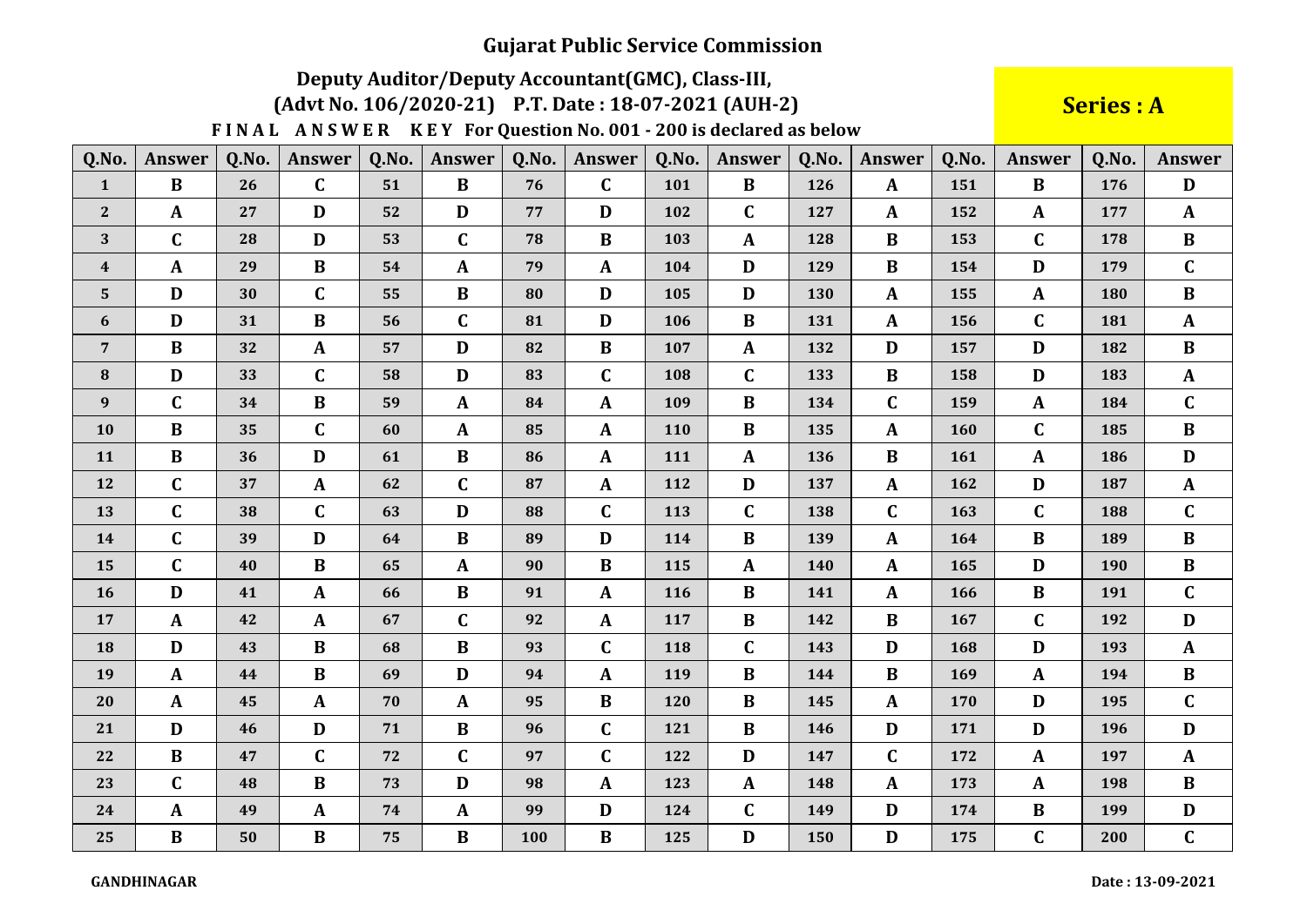# Deputy Auditor/Deputy Accountant(GMC), Class-III,

(Advt No. 106/2020-21) P.T. Date: 18-07-2021 (AUH-2)

### **Series: B**

| Q.No.            | <b>Answer</b> | Q.No. | Answer           | Q.No. | Answer       | Q.No. | Answer       | Q.No. | Answer       | Q.No. | Answer       | Q.No. | Answer       | Q.No. | <b>Answer</b> |
|------------------|---------------|-------|------------------|-------|--------------|-------|--------------|-------|--------------|-------|--------------|-------|--------------|-------|---------------|
| $\mathbf{1}$     | $\bf{B}$      | 26    | $\mathbf C$      | 51    | D            | 76    | $\mathbf C$  | 101   | $\bf{B}$     | 126   | D            | 151   | $\bf{B}$     | 176   | D             |
| $\mathbf{2}$     | $\mathbf{D}$  | 27    | $\mathbf{D}$     | 52    | $\, {\bf B}$ | 77    | $\mathbf C$  | 102   | $\mathbf{A}$ | 127   | A            | 152   | D            | 177   | $\mathbf{A}$  |
| 3                | $\mathbf C$   | 28    | B                | 53    | $\mathbf C$  | 78    | $\mathbf A$  | 103   | $\mathbf C$  | 128   | $\bf{B}$     | 153   | A            | 178   | $\bf{B}$      |
| $\boldsymbol{4}$ | $\mathbf{A}$  | 29    | A                | 54    | $\mathbf{A}$ | 79    | D            | 104   | $\mathbf D$  | 129   | $\mathbf C$  | 154   | $\mathbf C$  | 179   | $\mathbf D$   |
| $5\phantom{.}$   | $\bf{B}$      | 30    | D                | 55    | $\bf{B}$     | 80    | $\bf{B}$     | 105   | $\mathbf{A}$ | 130   | $\bf{B}$     | 155   | D            | 180   | $\mathbf{C}$  |
| 6                | $\mathbf C$   | 31    | $\bf{B}$         | 56    | $\mathbf C$  | 81    | $\bf{B}$     | 106   | $\mathbf C$  | 131   | $\bf{B}$     | 156   | $\mathbf{A}$ | 181   | $\mathbf{A}$  |
| $\overline{7}$   | D             | 32    | $\mathbf{A}$     | 57    | D            | 82    | $\mathbf{A}$ | 107   | D            | 132   | $\mathbf C$  | 157   | $\mathbf{A}$ | 182   | D             |
| ${\bf 8}$        | D             | 33    | $\mathbf C$      | 58    | D            | 83    | $\mathbf C$  | 108   | D            | 133   | $\mathbf{A}$ | 158   | B            | 183   | $\bf{B}$      |
| $\boldsymbol{9}$ | $\mathbf{A}$  | 34    | A                | 59    | $\bf{B}$     | 84    | $\bf{B}$     | 109   | $\mathbf{A}$ | 134   | D            | 159   | $\bf{B}$     | 184   | $\mathbf C$   |
| 10               | $\mathbf{A}$  | 35    | $\mathbf D$      | 60    | $\mathbf C$  | 85    | $\mathbf C$  | 110   | $\mathbf C$  | 135   | $\mathbf{D}$ | 160   | A            | 185   | $\mathbf{A}$  |
| 11               | $\bf{B}$      | 36    | D                | 61    | D            | 86    | D            | 111   | $\mathbf{A}$ | 136   | $\bf{B}$     | 161   | $\mathbf A$  | 186   | $\bf{B}$      |
| 12               | $\mathbf C$   | 37    | $\bf{B}$         | 62    | $\bf{B}$     | 87    | $\mathbf{A}$ | 112   | D            | 137   | $\mathbf{A}$ | 162   | B            | 187   | $\mathbf{A}$  |
| 13               | $\mathbf{D}$  | 38    | $\mathbf{D}$     | 63    | $\mathbf C$  | 88    | $\mathbf C$  | 113   | $\mathbf C$  | 138   | $\mathbf C$  | 163   | A            | 188   | $\mathbf C$   |
| 14               | $\bf{B}$      | 39    | $\mathbf C$      | 64    | $\mathbf{A}$ | 89    | $\mathbf{D}$ | 114   | $\bf{B}$     | 139   | $\bf{B}$     | 164   | $\mathbf C$  | 189   | $\mathbf{A}$  |
| 15               | $\mathbf{A}$  | 40    | $\bf{B}$         | 65    | $\mathbf{A}$ | 90    | $\bf{B}$     | 115   | D            | 140   | $\bf{B}$     | 165   | $\bf{B}$     | 190   | ${\bf A}$     |
| 16               | $\bf{B}$      | 41    | B                | 66    | $\mathbf{A}$ | 91    | $\mathbf{A}$ | 116   | $\bf{B}$     | 141   | $\mathbf{A}$ | 166   | D            | 191   | $\mathbf{A}$  |
| 17               | $\mathbf C$   | 42    | $\mathbf C$      | 67    | $\mathbf{A}$ | 92    | $\mathbf{A}$ | 117   | $\mathbf C$  | 142   | D            | 167   | $\mathbf{A}$ | 192   | $\bf{B}$      |
| 18               | $\bf{B}$      | 43    | $\mathbf C$      | 68    | $\mathbf C$  | 93    | $\bf{B}$     | 118   | D            | 143   | $\mathbf C$  | 168   | $\mathbf C$  | 193   | $\mathbf{D}$  |
| 19               | D             | 44    | $\mathbf C$      | 69    | D            | 94    | $\bf{B}$     | 119   | $\mathbf{A}$ | 144   | $\bf{B}$     | 169   | $\bf{B}$     | 194   | $\bf{B}$      |
| 20               | $\mathbf{A}$  | 45    | $\mathbf C$      | 70    | $\bf{B}$     | 95    | $\mathbf A$  | 120   | D            | 145   | $\mathbf{A}$ | 170   | $\bf{B}$     | 195   | $\mathbf{A}$  |
| 21               | $\bf{B}$      | 46    | $\mathbf D$      | 71    | $\mathbf{A}$ | 96    | $\mathbf{D}$ | 121   | D            | 146   | $\bf{B}$     | 171   | $\mathbf C$  | 196   | $\mathbf{D}$  |
| 22               | $\mathbf C$   | 47    | $\boldsymbol{A}$ | 72    | $\mathbf{A}$ | 97    | $\mathbf C$  | 122   | $\mathbf{A}$ | 147   | $\bf{B}$     | 172   | $\mathbf{D}$ | 197   | $\mathbf C$   |
| 23               | $\mathbf{D}$  | 48    | $\mathbf{D}$     | 73    | $\mathbf C$  | 98    | $\bf{B}$     | 123   | $\mathbf{A}$ | 148   | $\mathbf C$  | 173   | $\mathbf{A}$ | 198   | $\mathbf{A}$  |
| 24               | $\mathbf{A}$  | 49    | A                | 74    | $\mathbf{A}$ | 99    | $\mathbf{A}$ | 124   | $\bf{B}$     | 149   | $\bf{B}$     | 174   | B            | 199   | D             |
| 25               | $\bf{B}$      | 50    | A                | 75    | $\bf{B}$     | 100   | $\bf{B}$     | 125   | $\mathbf C$  | 150   | $\bf{B}$     | 175   | $\mathbf C$  | 200   | $\mathbf{D}$  |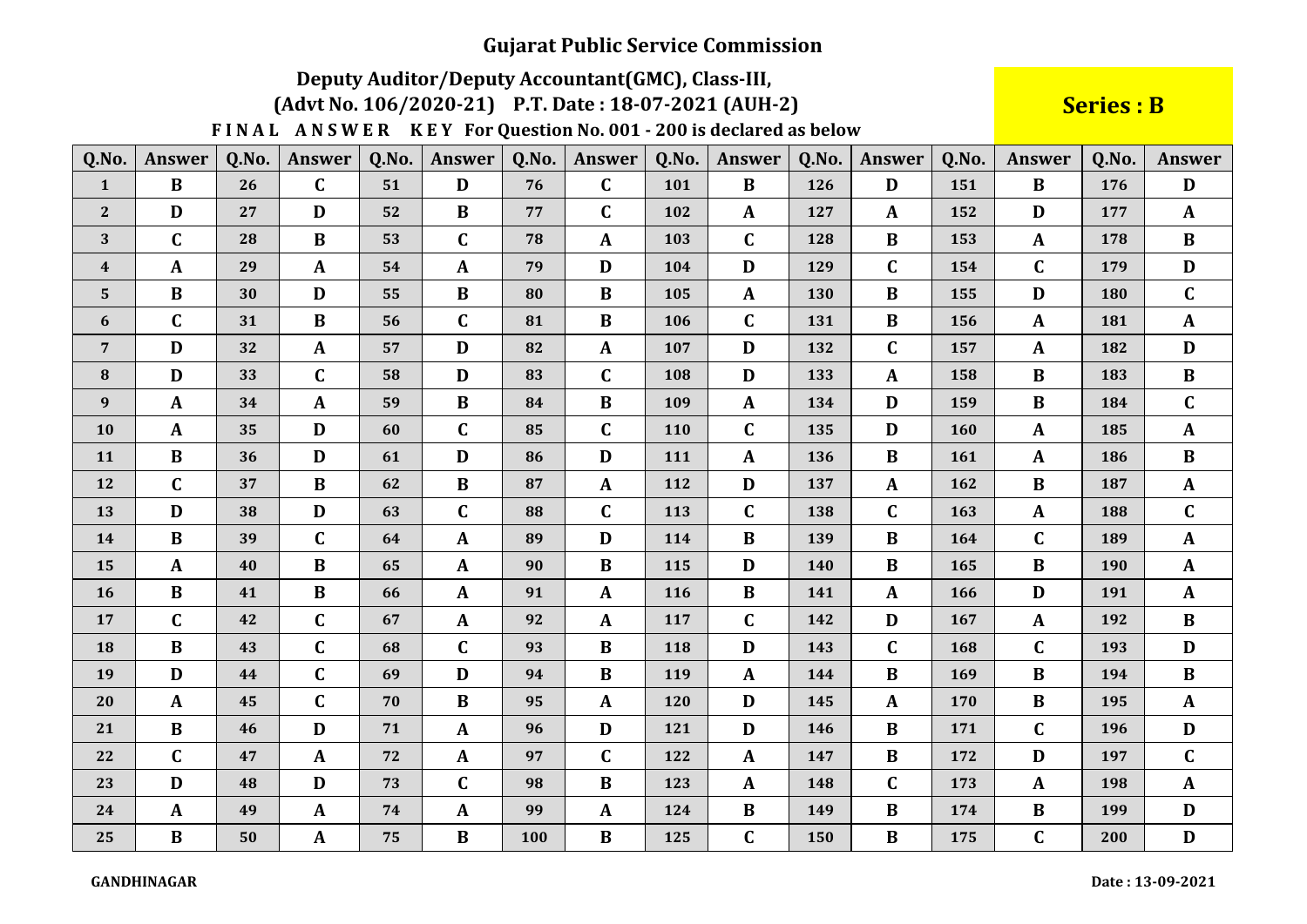# Deputy Auditor/Deputy Accountant(GMC), Class-III,

(Advt No. 106/2020-21) P.T. Date: 18-07-2021 (AUH-2)

Series : C

| Q.No.            | <b>Answer</b> | Q.No. | <b>Answer</b> | Q.No. | Answer       | Q.No. | Answer           | 0.No. | <b>Answer</b> | Q.No. | <b>Answer</b> | Q.No. | Answer       | Q.No. | <b>Answer</b> |
|------------------|---------------|-------|---------------|-------|--------------|-------|------------------|-------|---------------|-------|---------------|-------|--------------|-------|---------------|
| $\mathbf{1}$     | $\bf{B}$      | 26    | $\mathbf{A}$  | 51    | $\bf{B}$     | 76    | $\mathbf C$      | 101   | $\mathbf{A}$  | 126   | D             | 151   | $\mathbf{A}$ | 176   | $\mathbf C$   |
| $\mathbf{2}$     | $\mathbf{A}$  | 27    | $\mathbf{A}$  | 52    | $\mathbf C$  | 77    | $\mathbf D$      | 102   | D             | 127   | $\mathbf{A}$  | 152   | D            | 177   | D             |
| 3                | $\mathbf C$   | 28    | $\mathbf C$   | 53    | $\mathbf C$  | 78    | D                | 103   | $\bf{B}$      | 128   | $\mathbf C$   | 153   | $\mathbf C$  | 178   | D             |
| $\boldsymbol{4}$ | $\bf{B}$      | 29    | $\mathbf D$   | 54    | $\mathbf C$  | 79    | $\pmb{A}$        | 104   | $\mathbf C$   | 129   | $\bf{B}$      | 154   | $\, {\bf B}$ | 179   | $\mathbf{A}$  |
| $\overline{5}$   | $\mathbf C$   | 30    | $\bf{B}$      | 55    | $\mathbf C$  | 80    | $\mathbf{A}$     | 105   | $\mathbf{A}$  | 130   | $\bf{B}$      | 155   | $\mathbf{A}$ | 180   | $\mathbf C$   |
| 6                | D             | 31    | $\mathbf A$   | 56    | D            | 81    | $\, {\bf B}$     | 106   | $\bf{B}$      | 131   | $\mathbf C$   | 156   | $\bf{B}$     | 181   | $\mathbf{A}$  |
| $\overline{7}$   | $\mathbf{A}$  | 32    | $\mathbf A$   | 57    | $\mathbf{A}$ | 82    | $\mathbf C$      | 107   | $\mathbf{A}$  | 132   | D             | 157   | $\bf{B}$     | 182   | $\mathbf{D}$  |
| $\bf{8}$         | $\mathbf C$   | 33    | $\mathbf C$   | 58    | D            | 83    | D                | 108   | $\mathbf C$   | 133   | $\mathbf{A}$  | 158   | $\mathbf C$  | 183   | $\mathbf C$   |
| $\boldsymbol{9}$ | D             | 34    | $\mathbf{A}$  | 59    | $\mathbf{A}$ | 84    | $\bf{B}$         | 109   | $\mathbf{A}$  | 134   | $\bf{B}$      | 159   | $\bf{B}$     | 184   | $\bf{B}$      |
| 10               | $\bf{B}$      | 35    | $\bf{B}$      | 60    | $\mathbf{A}$ | 85    | A                | 110   | $\mathbf{A}$  | 135   | $\mathbf C$   | 160   | $\bf{B}$     | 185   | D             |
| 11               | $\mathbf A$   | 36    | $\mathbf C$   | 61    | D            | 86    | $\, {\bf B}$     | 111   | $\mathbf{A}$  | 136   | D             | 161   | $\bf{B}$     | 186   | $\bf{B}$      |
| 12               | $\mathbf{A}$  | 37    | $\mathbf C$   | 62    | $\bf{B}$     | 87    | $\mathbf C$      | 112   | $\bf{B}$      | 137   | $\mathbf{A}$  | 162   | D            | 187   | $\mathbf C$   |
| 13               | $\bf{B}$      | 38    | $\mathbf A$   | 63    | $\mathbf C$  | 88    | $\bf{B}$         | 113   | D             | 138   | $\bf{B}$      | 163   | $\mathbf A$  | 188   | D             |
| 14               | $\bf{B}$      | 39    | $\mathbf D$   | 64    | $\mathbf{A}$ | 89    | $\mathbf{D}$     | 114   | $\bf{B}$      | 139   | D             | 164   | $\mathbf C$  | 189   | $\mathbf{A}$  |
| 15               | $\mathbf{A}$  | 40    | $\, {\bf B}$  | 65    | $\bf{B}$     | 90    | $\boldsymbol{A}$ | 115   | $\mathbf{A}$  | 140   | $\mathbf C$   | 165   | D            | 190   | $\mathbf{D}$  |
| 16               | $\mathbf D$   | 41    | $\, {\bf B}$  | 66    | $\mathbf C$  | 91    | $\bf{B}$         | 116   | D             | 141   | $\bf{B}$      | 166   | $\mathbf A$  | 191   | $\mathbf D$   |
| 17               | $\mathbf C$   | 42    | $\mathbf{A}$  | 67    | D            | 92    | $\mathbf C$      | 117   | $\mathbf C$   | 142   | $\mathbf C$   | 167   | $\mathbf A$  | 192   | $\mathbf{A}$  |
| 18               | $\bf{B}$      | 43    | $\mathbf C$   | 68    | D            | 93    | D                | 118   | $\mathbf{A}$  | 143   | $\mathbf{A}$  | 168   | $\bf{B}$     | 193   | $\mathbf{A}$  |
| 19               | $\mathbf{A}$  | 44    | $\mathbf{A}$  | 69    | $\bf{B}$     | 94    | $\mathbf{A}$     | 119   | D             | 144   | D             | 169   | $\bf{B}$     | 194   | $\bf{B}$      |
| 20               | $\bf{B}$      | 45    | $\mathbf D$   | 70    | $\mathbf C$  | 95    | $\bf{B}$         | 120   | D             | 145   | D             | 170   | $\mathbf A$  | 195   | $\mathbf C$   |
| 21               | D             | 46    | $\mathbf D$   | 71    | $\bf{B}$     | 96    | $\mathbf C$      | 121   | $\mathbf{A}$  | 146   | $\bf{B}$      | 171   | $\bf{B}$     | 196   | $\mathbf{D}$  |
| 22               | $\bf{B}$      | 47    | $\, {\bf B}$  | 72    | D            | 97    | $\mathbf{D}$     | 122   | $\, {\bf B}$  | 147   | $\mathbf A$   | 172   | $\mathbf A$  | 197   | $\mathbf{A}$  |
| 23               | $\mathbf C$   | 48    | $\mathbf{D}$  | 73    | $\mathbf C$  | 98    | $\, {\bf B}$     | 123   | $\mathbf{A}$  | 148   | $\mathbf C$   | 173   | $\mathbf C$  | 198   | $\bf{B}$      |
| 24               | $\mathbf{A}$  | 49    | $\mathbf C$   | 74    | A            | 99    | $\mathbf{A}$     | 124   | $\mathbf C$   | 149   | $\bf{B}$      | 174   | D            | 199   | $\mathbf C$   |
| 25               | $\mathbf{A}$  | 50    | $\bf{B}$      | 75    | $\bf{B}$     | 100   | $\mathbf D$      | 125   | $\bf{B}$      | 150   | $\bf{B}$      | 175   | $\mathbf{A}$ | 200   | $\bf{B}$      |